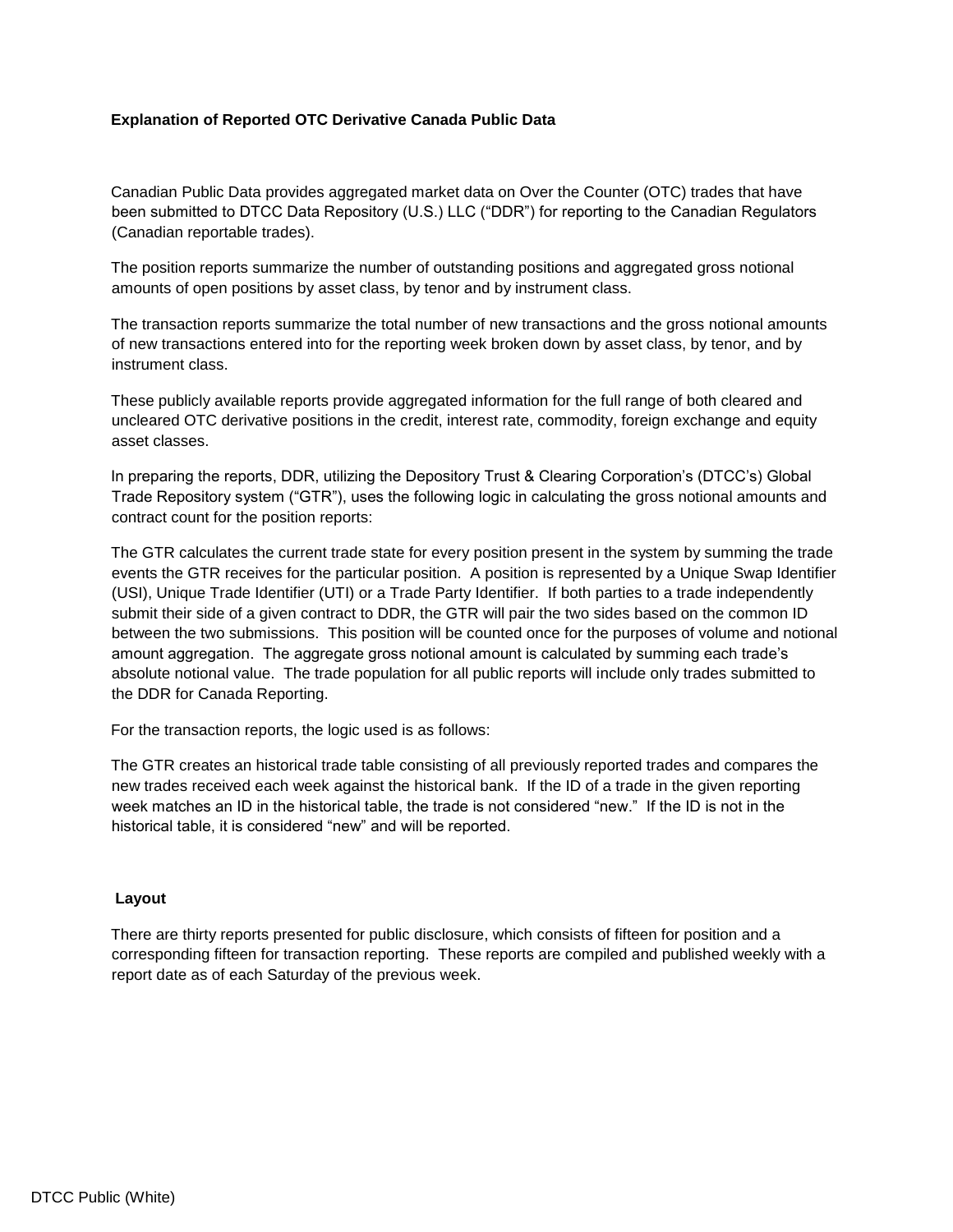# **Position Reports**

# **Table 1.1 Notional of outstanding positions by asset class**

This report provides the total notional value of all live Canadian reportable trades submitted to DDR as of reporting date, broken down by asset class.

# **Table 1.2 Number of outstanding positions by asset class**

This report provides the total number of all live Canadian reportable trades submitted to DDR as of reporting date, broken down by asset class.

# **Table 1.3 Notional of outstanding positions by tenor (residual maturity)**

This report provides the total notional value of all live Canadian reportable trades submitted to DDR as of reporting date, broken down by tenor and asset class.

# **Table 1.4 Number of outstanding positions by tenor (residual maturity)**

This report provides the total number of all live Canadian reportable trades submitted to DDR as of reporting date, broken down by tenor and asset class.

# **Table 1.5 Notional of outstanding positions by clearing status**

This report provides the total notional value of all live Canadian reportable cleared and non-cleared trades submitted to DDR as of reporting date, broken down by asset class.

## **Table 1.6 Number of outstanding positions by clearing status**

This report provides the total number of all live Canadian reportable cleared and non-cleared trades submitted to DDR as of reporting date, broken down by asset class.

## **Table 1.7 Credit: Notional of outstanding positions by instrument**

This report provides the total notional value of all live Canadian reportable trades submitted to DDR as of reporting date, broken down by instrument in the Credit asset class.

# **Table 1.11 Credit: Number of outstanding positions by instrument**

This report provides the total number of all live Canadian reportable trades submitted to DDR as of reporting date, broken down by instrument in the Credit asset class

## **Table 1.8 Interest Rates: Notional of outstanding positions by instrument**

This report provides the total notional value of all live Canadian reportable trades submitted to DDR as of reporting date, broken down by instrument in the Interest Rates asset class.

## **Table 1.12 Interest Rates: Number of outstanding positions by instrument**

This report provides the total number of all live Canadian reportable trades submitted to DDR as of reporting date, broken down by instrument in the Interest Rates asset class.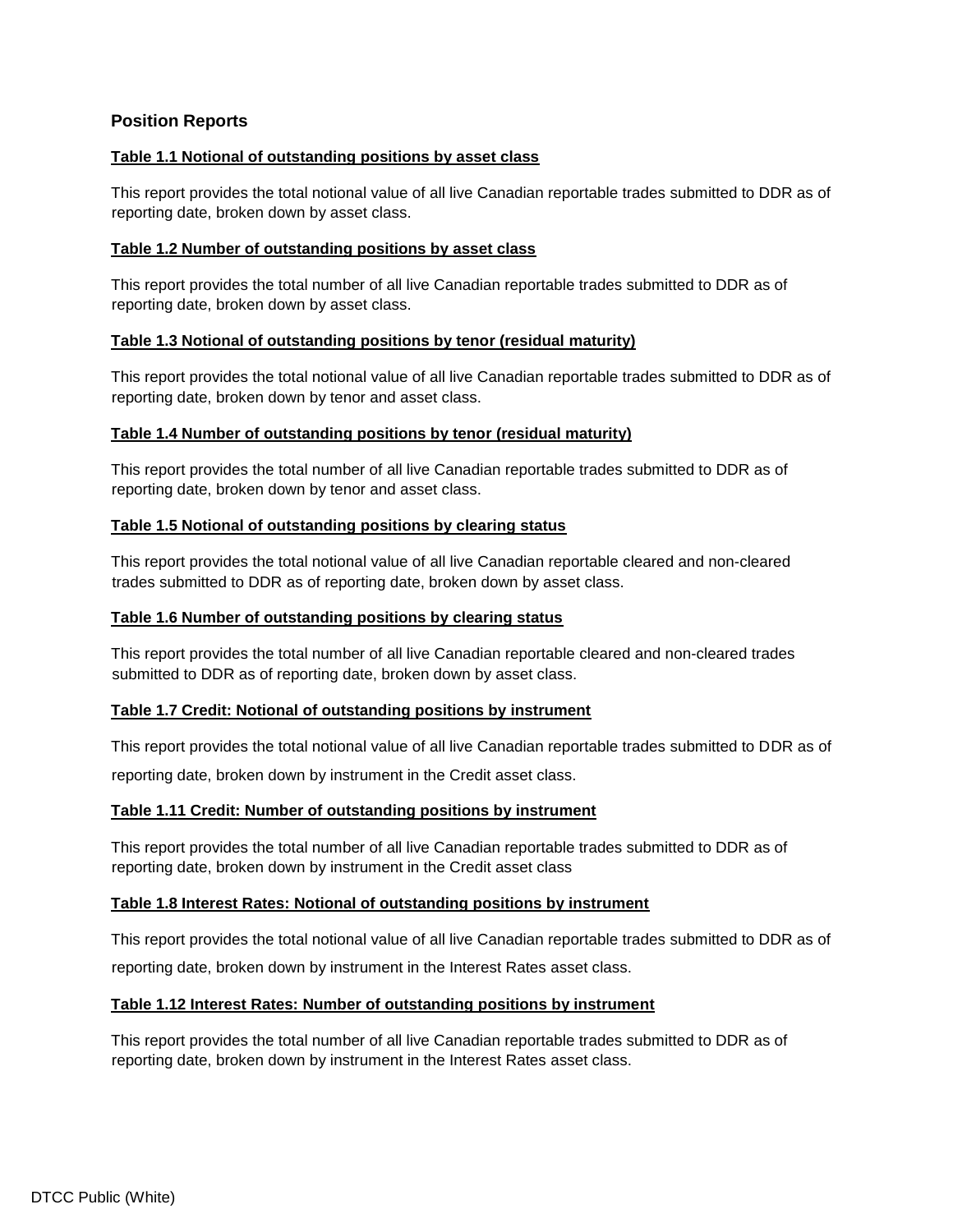# **Table 1.9 Equity: Notional of outstanding positions by instrument**

This report provides the total notional value of all live Canadian reportable trades submitted to DDR as of reporting date, broken down by instrument in the Equity asset class.

# **Table 1.13 Equity: Number of outstanding positions by instrument**

This report provides the total number of all live Canadian reportable trades submitted to DDR as of reporting date, broken down by instrument in the Equity asset class.

# **Table 1.10 FX: Notional of outstanding positions by instrument**

This report provides the total notional value of all live Canadian reportable trades submitted to DDR as of reporting date, broken down by instrument in the FX asset class.

# **Table 1.14 FX: Number of outstanding positions by instrument**

This report provides the total number of all live Canadian reportable trades submitted to DDR as of reporting date, broken down by instrument in the FX asset class.

# **Table 1.15 Commodity: Number of outstanding positions by instrument**

This report provides the total number of all live Canadian reportable trades submitted to DDR as of reporting date, broken down by instrument in the Commodity asset class.

# **Transaction Reports**

## **Table 2.1 Notional of new transactions by asset class**

This report provides the total notional value of all new Canadian reportable trades submitted to DDR in

the reporting week, broken down by asset class.

## **Table 2.2 Number of new transactions by asset class**

This report provides the total number of all new Canadian reportable trades submitted to DDR in the reporting week, broken down by asset class.

## **Table 2.3 Notional of new transactions by tenor (residual maturity)**

This report provides the total notional value of all new Canadian reportable trades submitted to DDR in the reporting week, broken down by tenor and asset class.

## **Table 2.4 Number of new transactions by tenor (residual maturity)**

This report provides the total number of new Canadian reportable trades submitted to DDR in the

reporting week, broken down by tenor and asset class.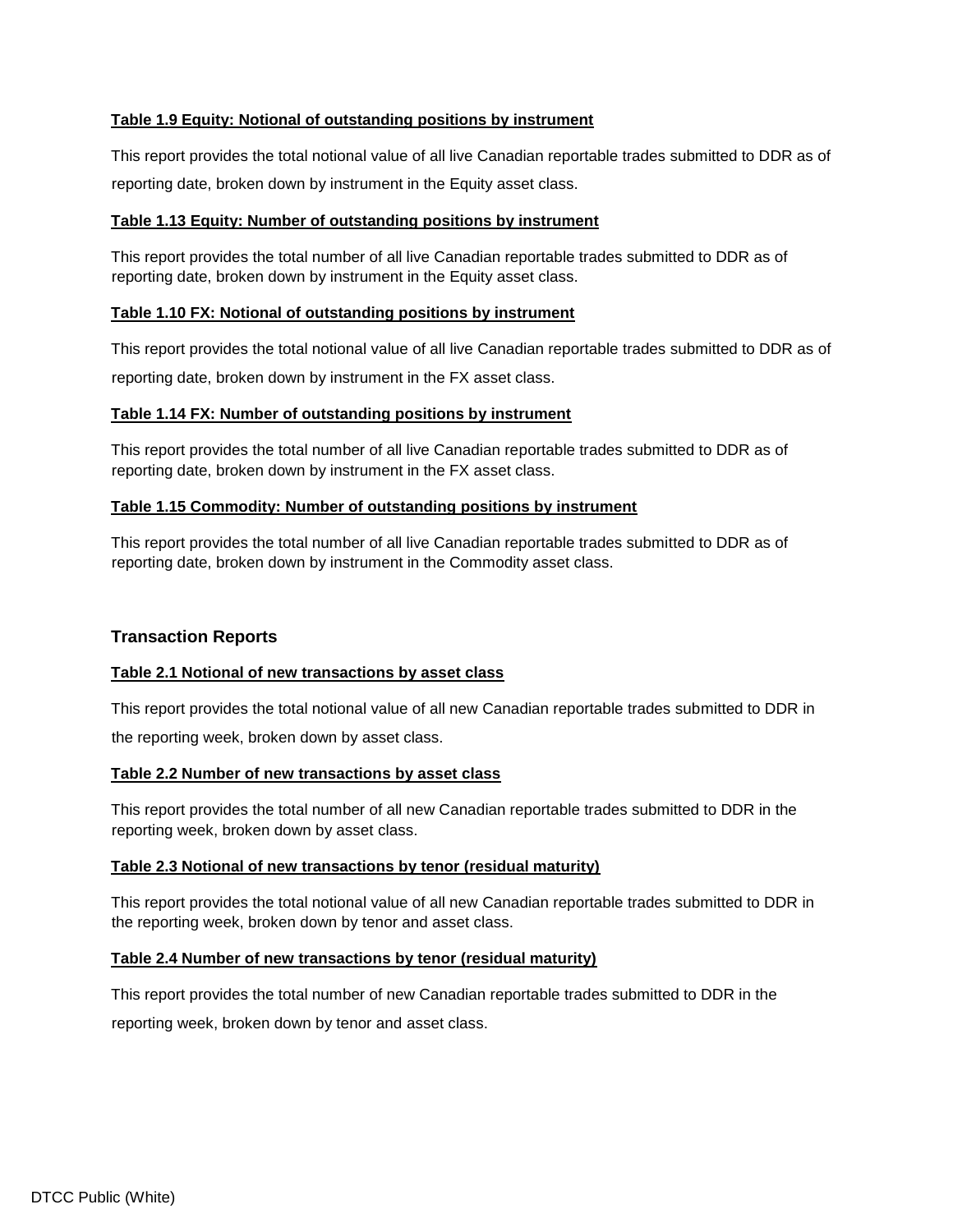# **Table 2.5 Notional of new transactions by clearing status**

This report provides the total notional value of all new Canadian reportable cleared and non-cleared trades submitted to DDR as of reporting date, broken down by asset class.

## **Table 2.6 Number of new transactions by clearing status**

This report provides the total number of all new Canadian reportable cleared and non-cleared trades submitted to DDR as of reporting date, broken down by asset class.

#### **Table 2.7 Credit: Notional of new transactions by instrument**

This report provides the total notional value of all new Canadian reportable trades submitted to DDR in the reporting week, broken down by instrument in the Credit asset class.

#### **Table 2.11 Credit: Number of new transactions by instrument**

This report provides the total number of all new Canadian reportable trades submitted to DDR in the

reporting week, broken down by instrument in the Credit asset class.

#### **Table 2 .8 Interest Rates: Notional of new transactions by instrument**

This report provides the total notional value of all new Canadian reportable trades submitted to DDR in the reporting week, broken down by instrument in the Interest Rates asset class.

# **Table 2.12 Interest Rates: Number of new transactions by instrument**

This report provides the total number of all new Canadian reportable trades submitted to DDR in the reporting week, broken down by instrument in the Interest Rates asset class.

## **Table 2.9 Equity: Notional of new transactions by instrument**

This report provides the total notional value of all new Canadian reportable trades submitted to DDR in the reporting week, broken down by instrument in the Equity asset class.

## **Table 2.13 Equity: Number of new transactions by instrument**

This report provides the total number of all new Canadian reportable trades submitted to DDR in the reporting week, broken down by instrument in the Equity asset class.

## **Table 2.10 FX: Notional of new transactions by instrument**

This report provides the total notional value of all new Canadian reportable trades submitted to DDR in the reporting week, broken down by instrument in the FX asset class.

## **Table 2.14 FX: Number of new transactions by instrument**

This report provides the total number of all new Canadian reportable trades submitted to DDR in the reporting week, broken down by instrument in the FX asset class.